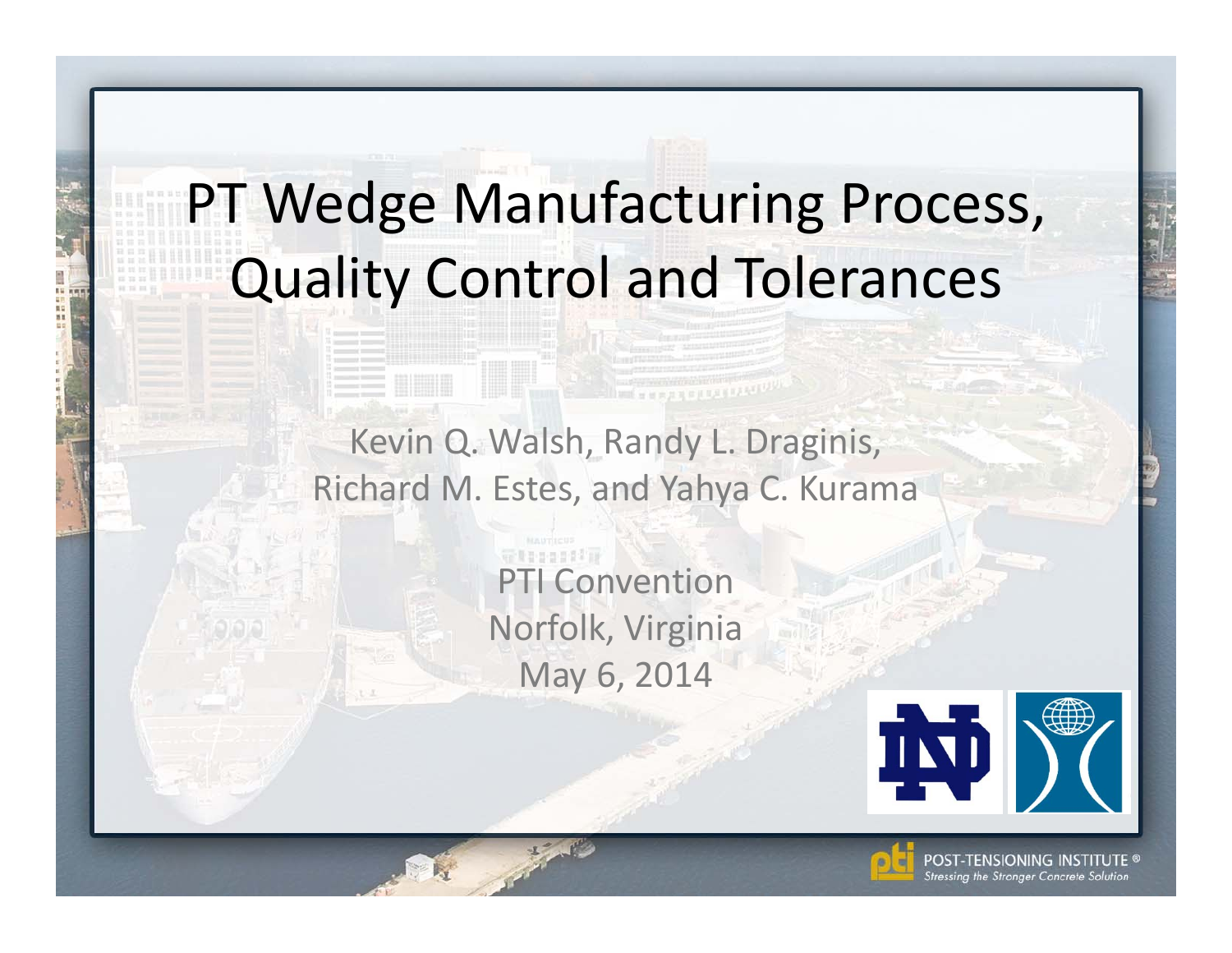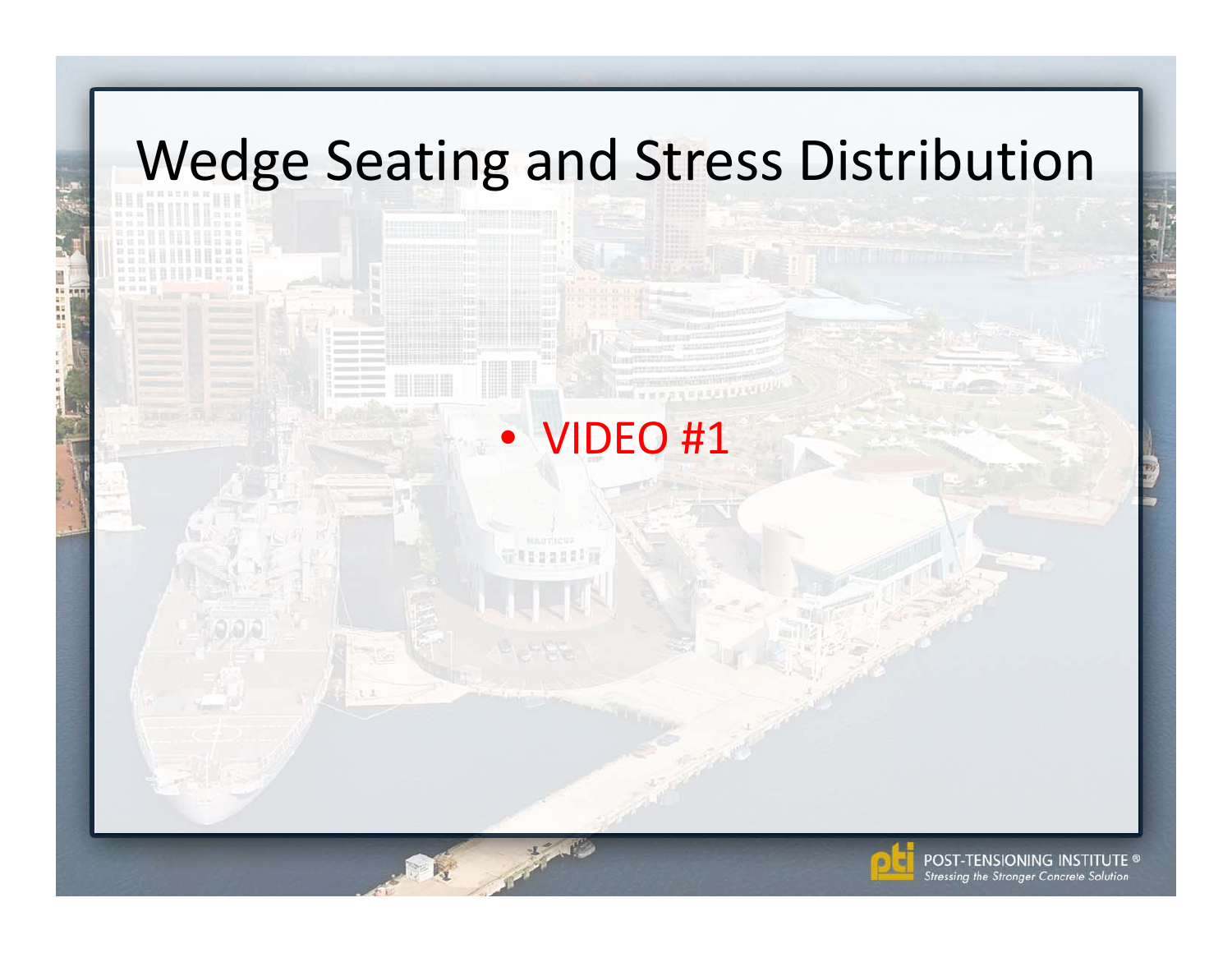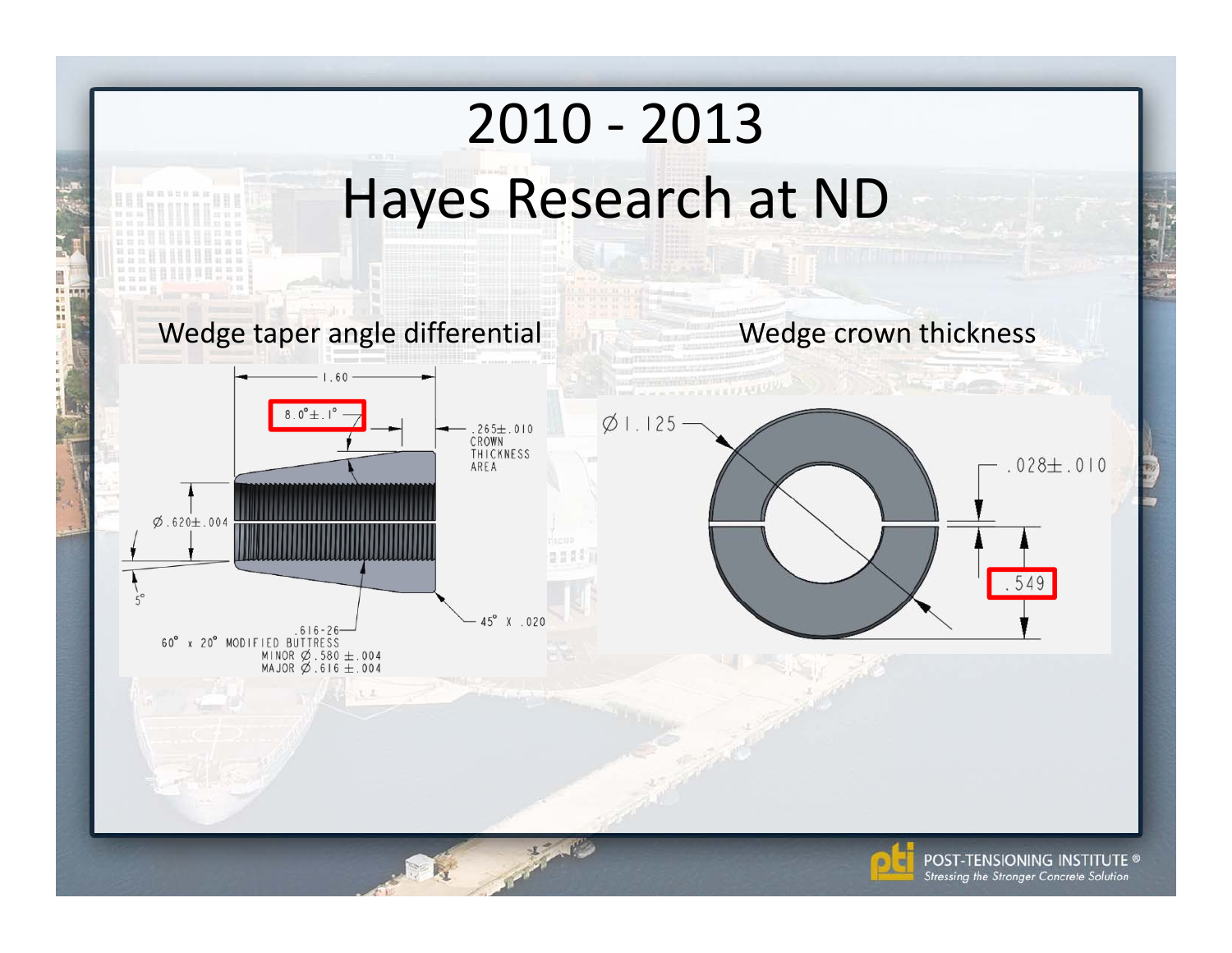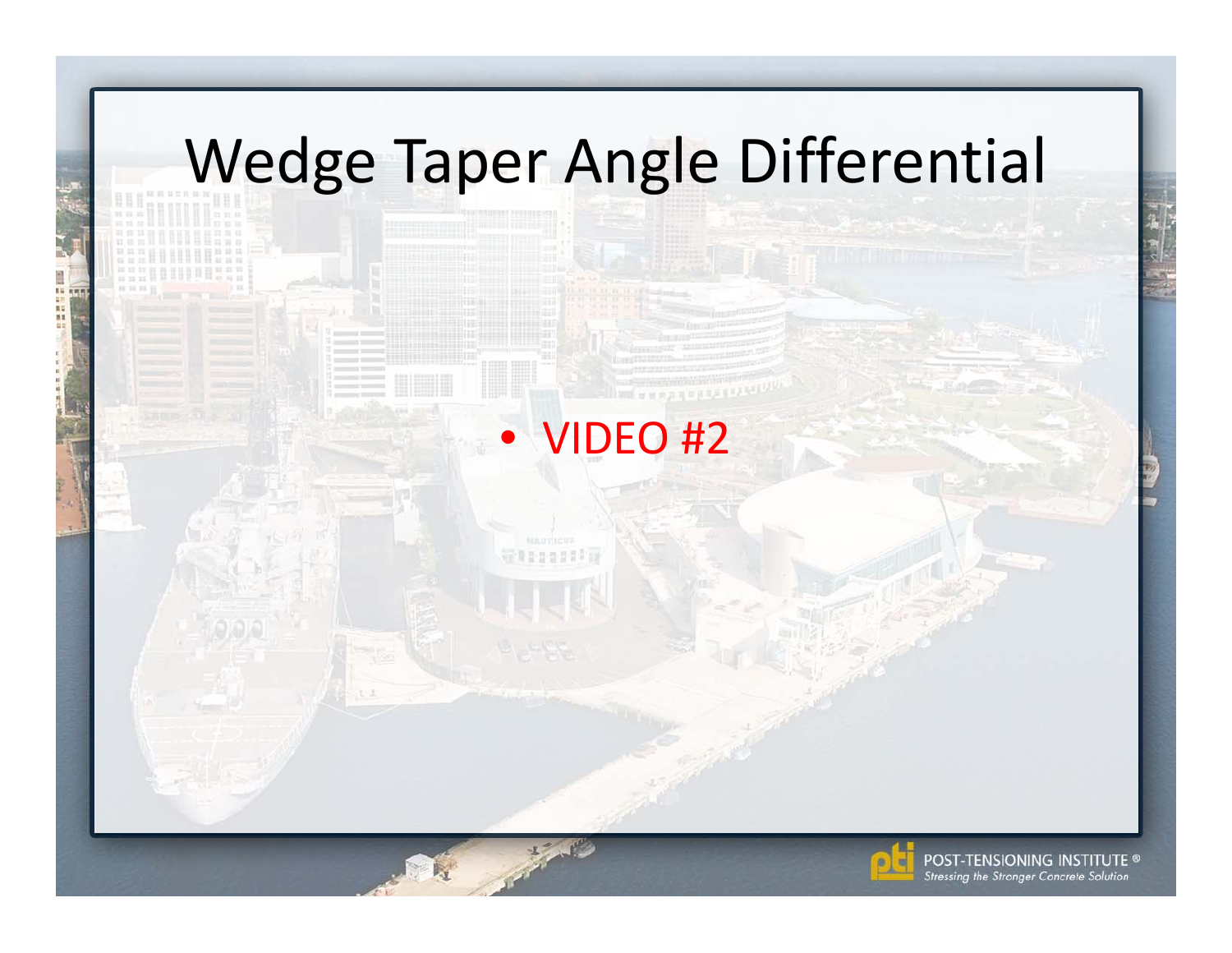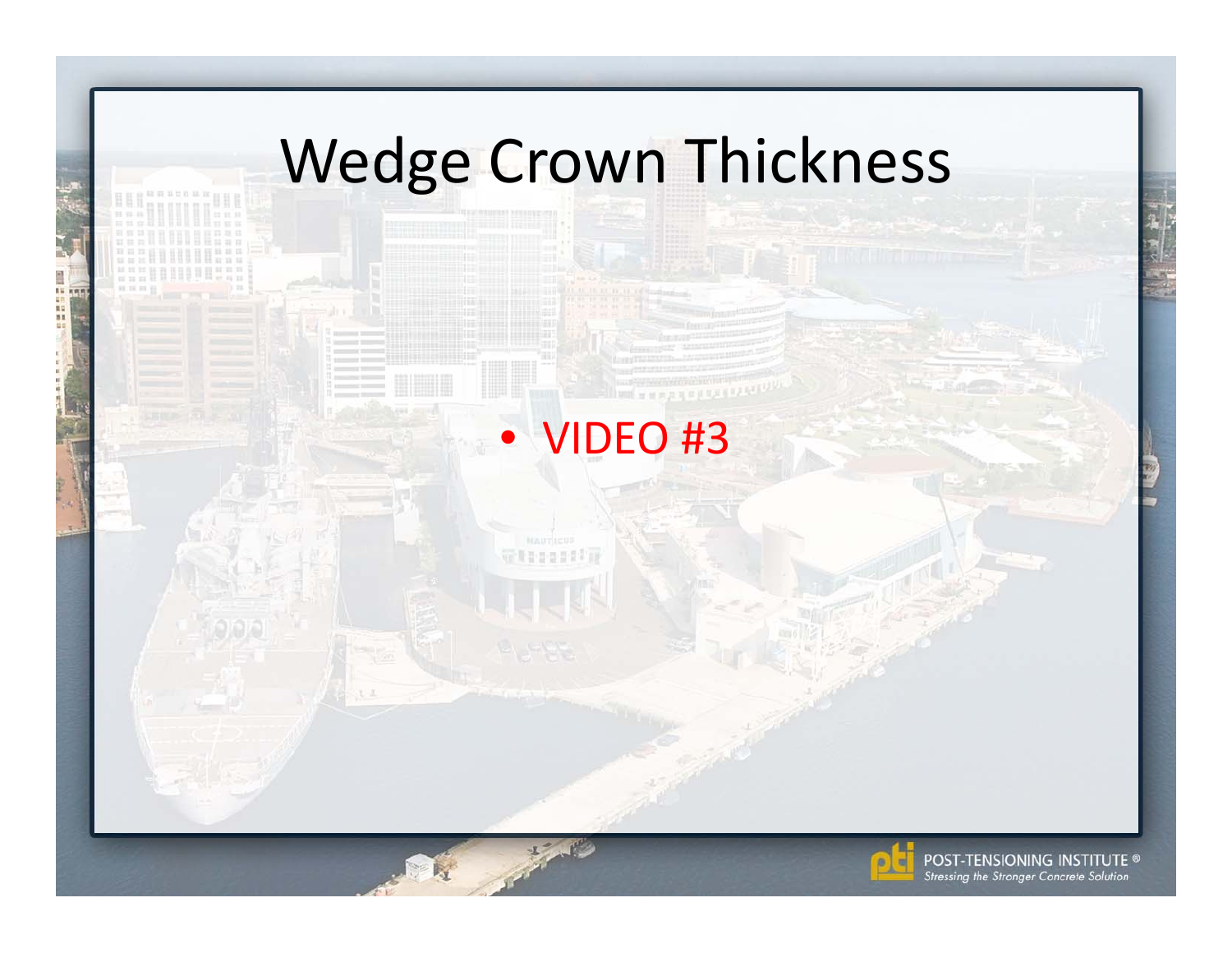## Failure Mode versus Performance

日本 は物料料 司房

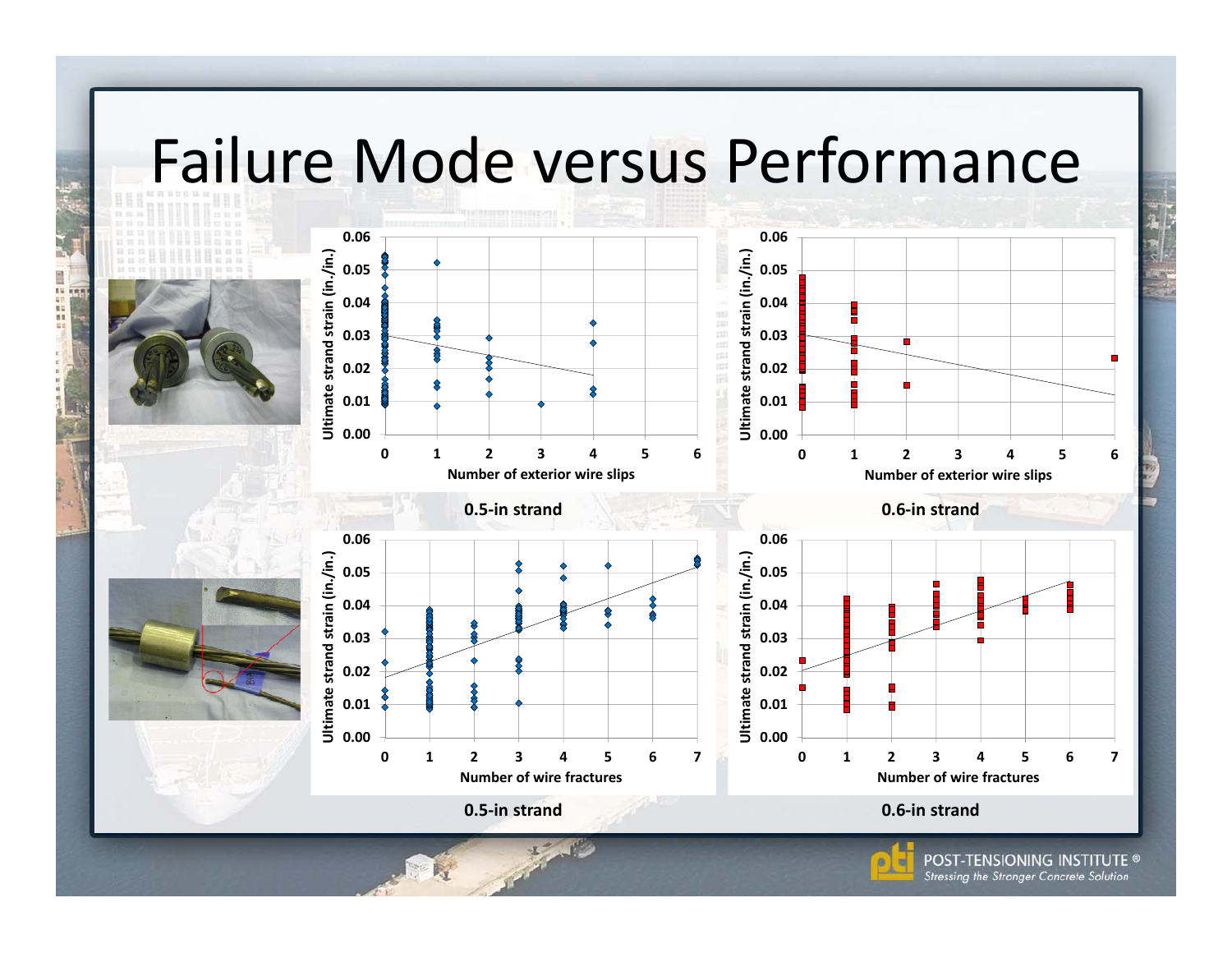